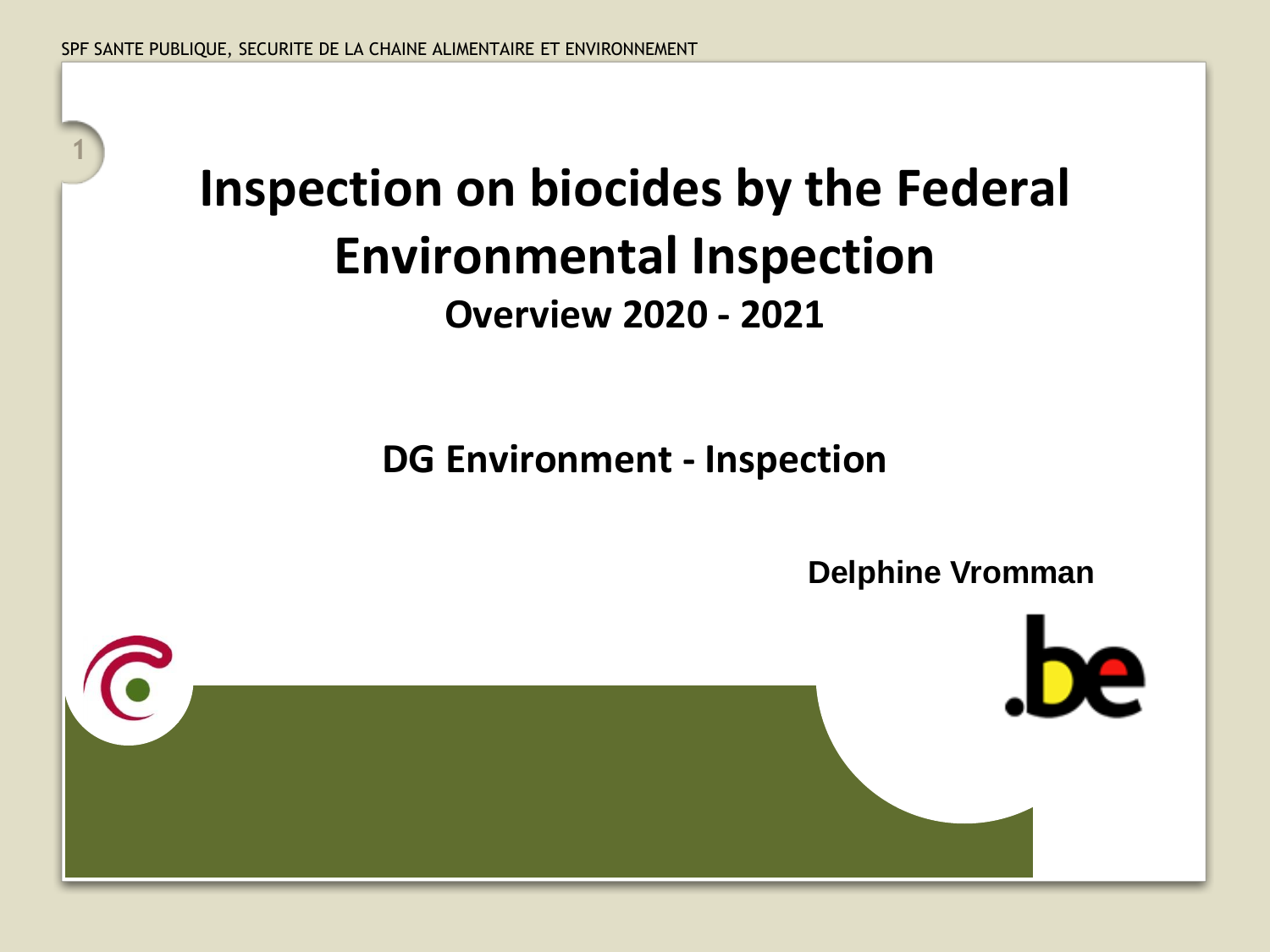#### **Plan 2**

- I. Biocides Unit/Product Standards Law (PSL)
	- A. Legislation on biocides
	- B. Inspections and sanctions
	- C. Main missions
	- D. Inspection on biocides
- II. Overview of campaigns on biocides

he.

- A. 2020 campaigns
- B. 2021 campaigns
- III. Conclusion

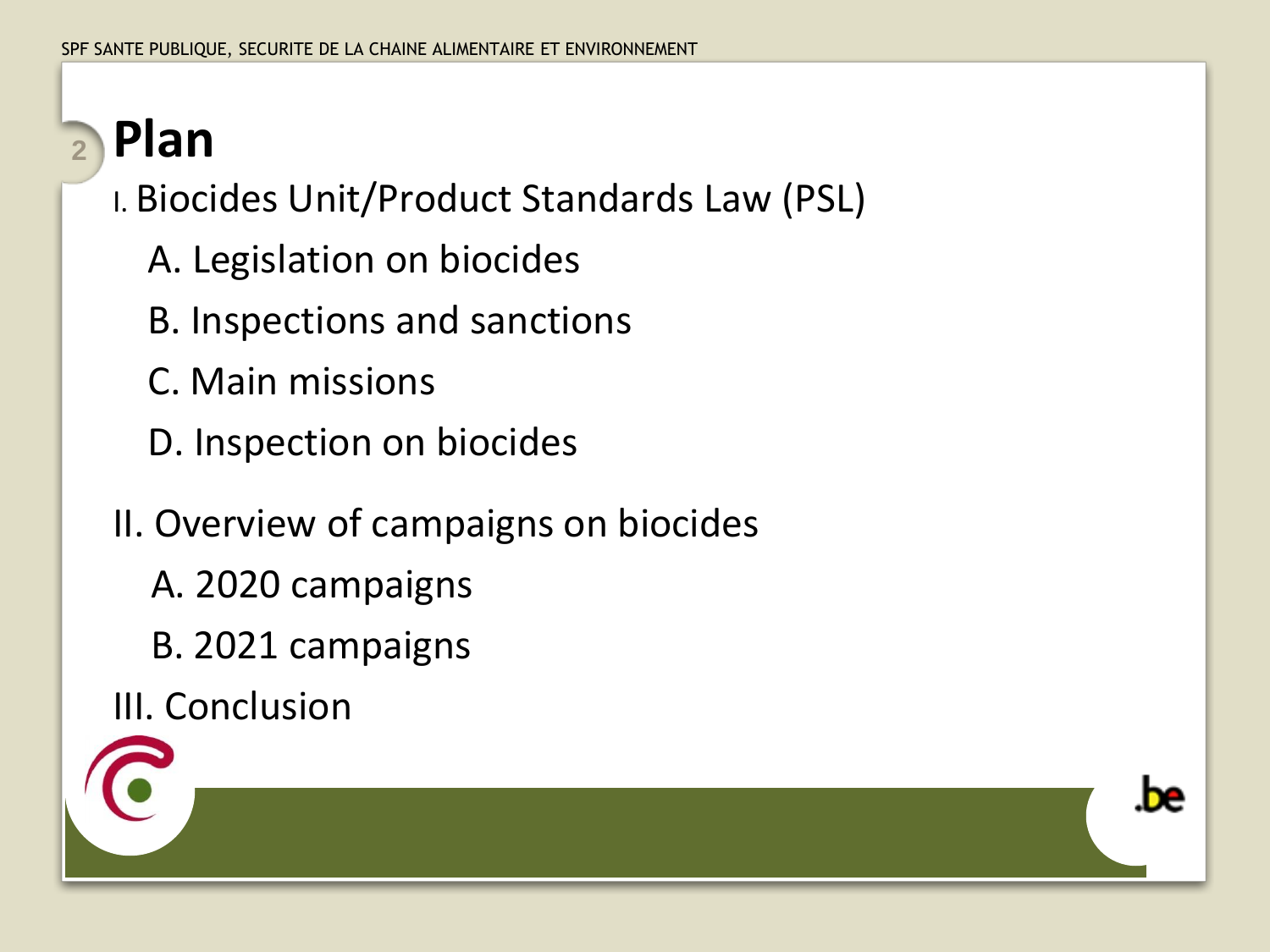#### A. Legislation on biocides **3**

- ➢ **Law of 21 December 1998** concerning product standards to promote sustainable production and consumption patterns and to protect the environment, public health and workers;
- ➢ **Royal Decree of 2 July 2014** on the regulation of control measures for the enforcement of the Law of 21 December 1998;
- ➢ **Royal Decree of 4 April 2019** replacing the Royal Decree of 8 May 2014 on the making available on the market and use of biocidal products and whose content of the violated provisions is identical;
- ➢ **Regulation No 528/2012 of 22 May 2012** concerning the making available on the market and use of biocidal products (*Biocidal Products Regulation* - BPR).



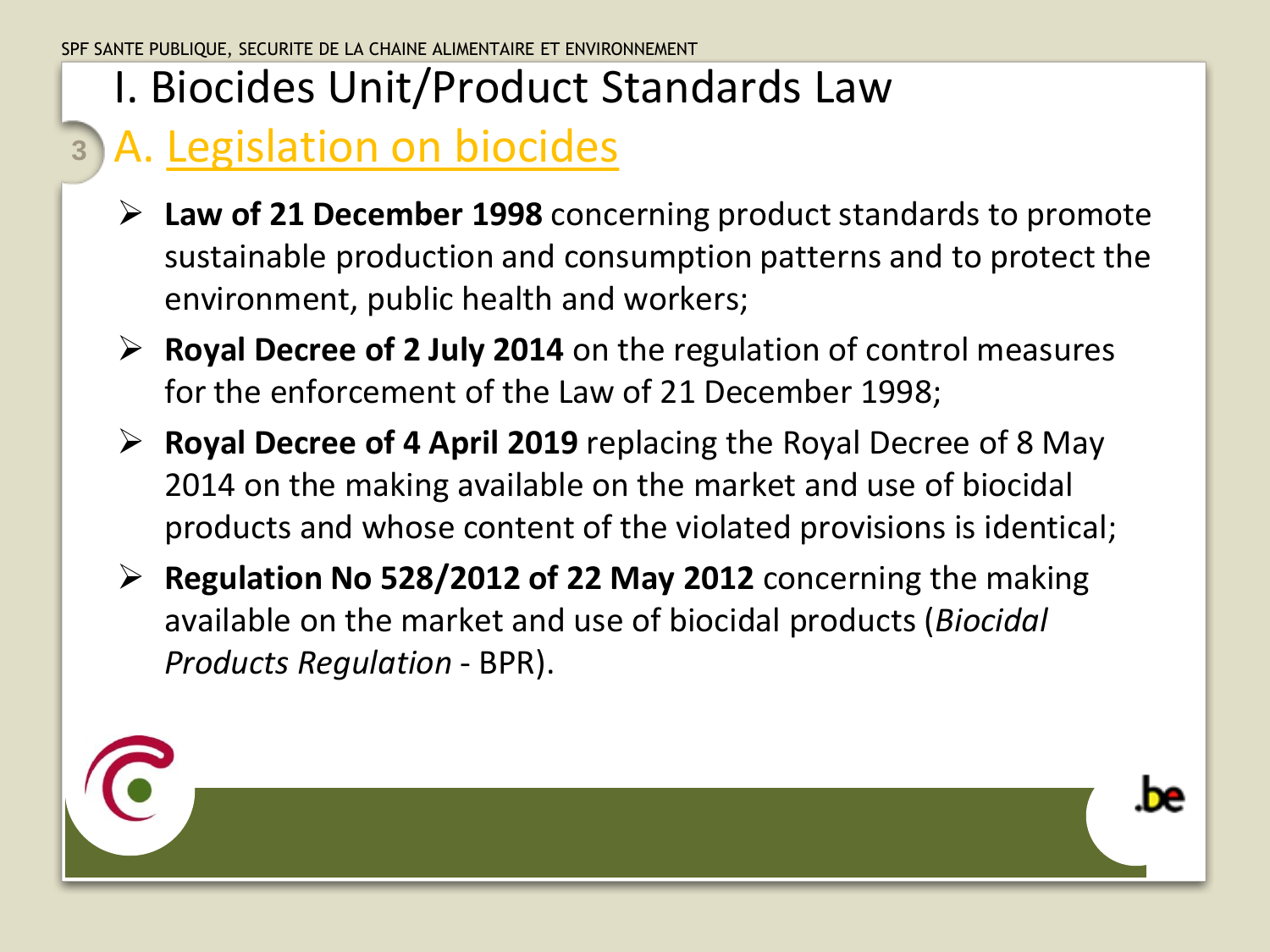### B. Powers and inspections/sanctions



§1 Designations (Article 15 Law on product standards) §2 Powers (Article 15)

 $\triangleright$  Getting access, requesting information, seizing information, taking samples, stopping vehicles...

§3 Establishing the infringements

 $\triangleright$  Report serves as evidence until proven otherwise

§4 Sanctions -Article 17 and 17bis Law on product standards

➢ Warning (Article 17bis)

**4**

 $\triangleright$  Sanctions: depends on the seriousness of the infringement Article 17 -§1: Report of infringement sent to Public Prosecutor Article 17 -§2: Report of infringement sent to Legal Department

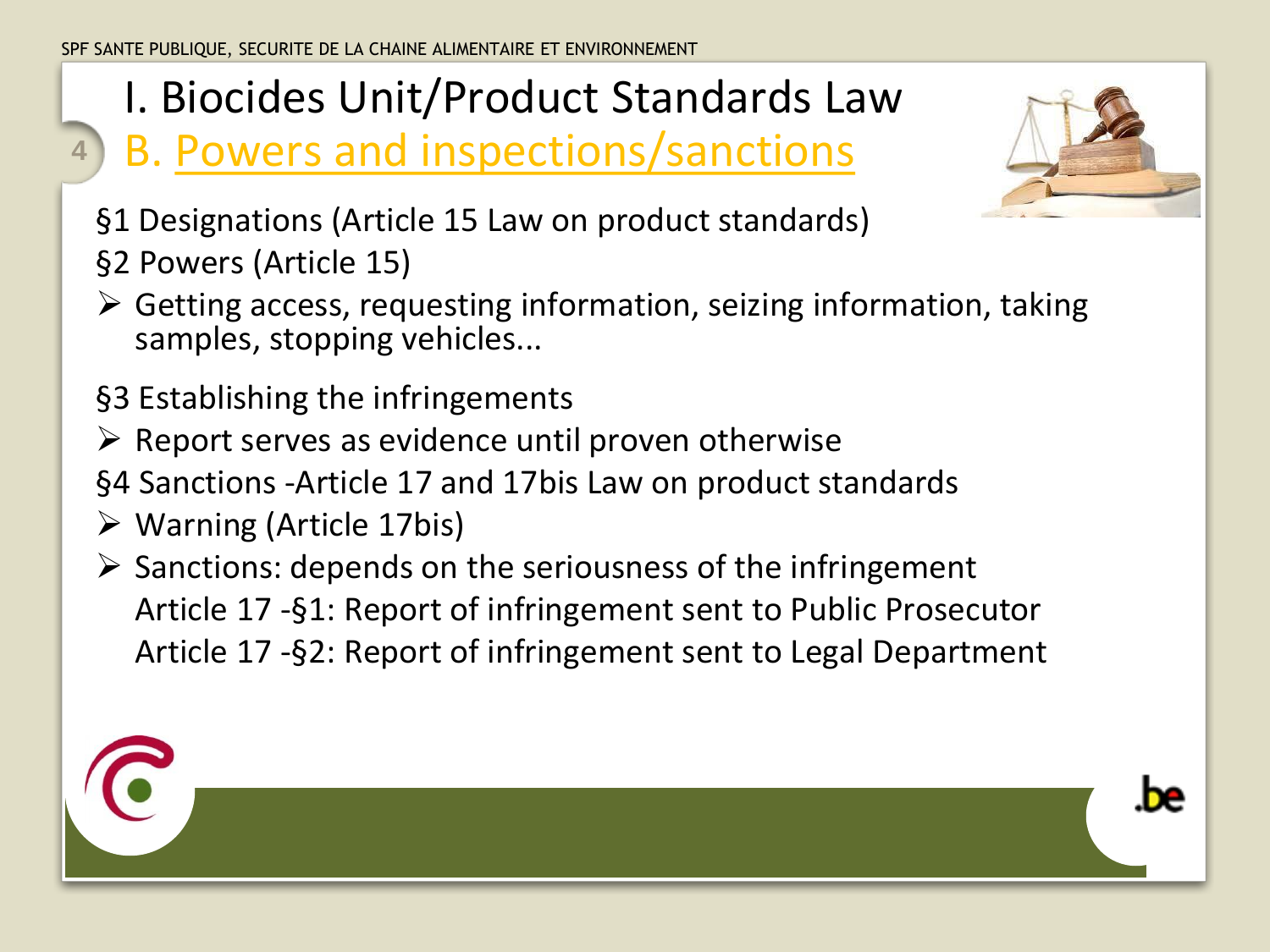#### **5** C. Main missions

§1Preparation with the Product Policy Division and implementation of annual inspection plan: suggestedcampaigns according to criteria (impact on health and the environment...)

§2 Biocides and plant protection products (outside the food chain)

-Manufacturers, authorisation holders, vendors (wholesalers, retailers...) and users

-Plant protection products and phytolicence (collaboration protocol Federal Agency for the Safety of the Food Chain, FASFC)

-Routine checks and campaigns

§3 Other legislation (stoves, pellets, CO<sub>2</sub>, air purifiers...)

§4 Drafting of reports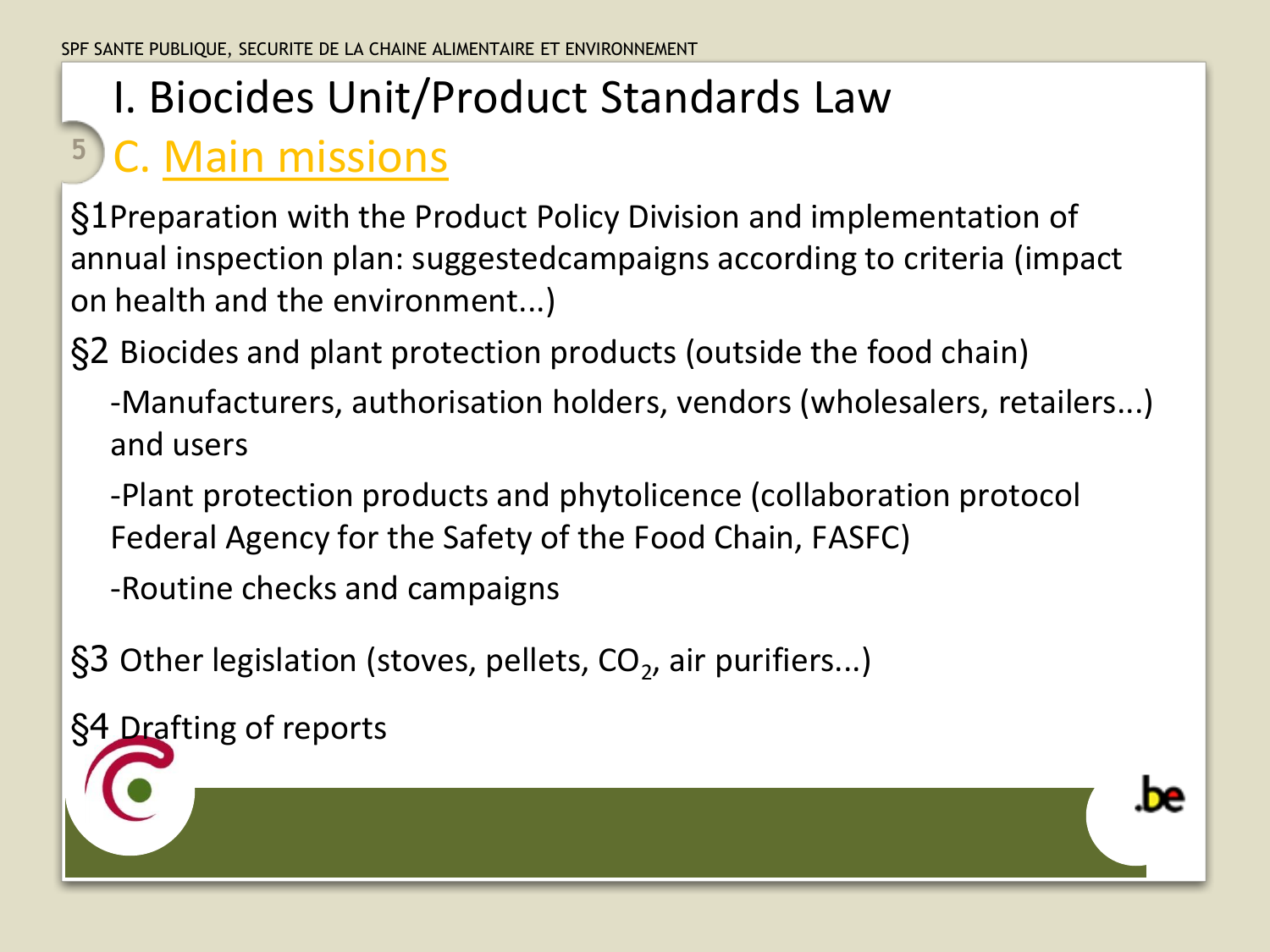#### **6** D. Inspection on biocides

- $\triangleright$  National and European product authorisations
- ➢ Compliant use
- $\triangleright$  Labelling
- $\triangleright$  Authorisations to individuals and companies
- $\triangleright$  Traceability (commercial documents)
- $\triangleright$  Registration closed circuit
- $\triangleright$  Product quality (sampling)
- ➢ Sales report
- $\triangleright$  Handling of complaints, crises, requests from the Cabinet



.be



➢ …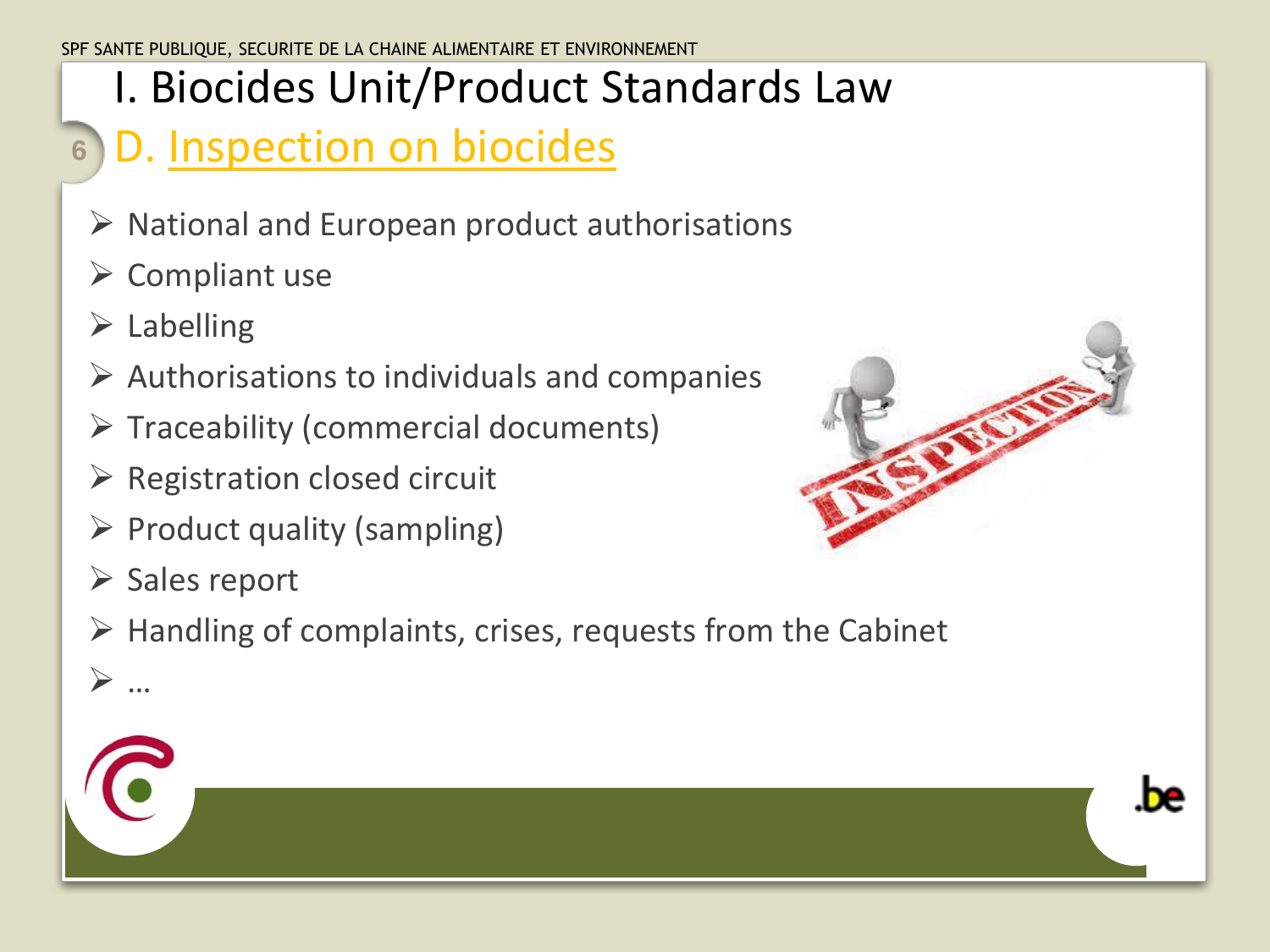## II. Overview of campaigns launched with regard to biocides **<sup>7</sup>**







2021 B. 2021 Campaigns -Trends and outcomes



(in progress)

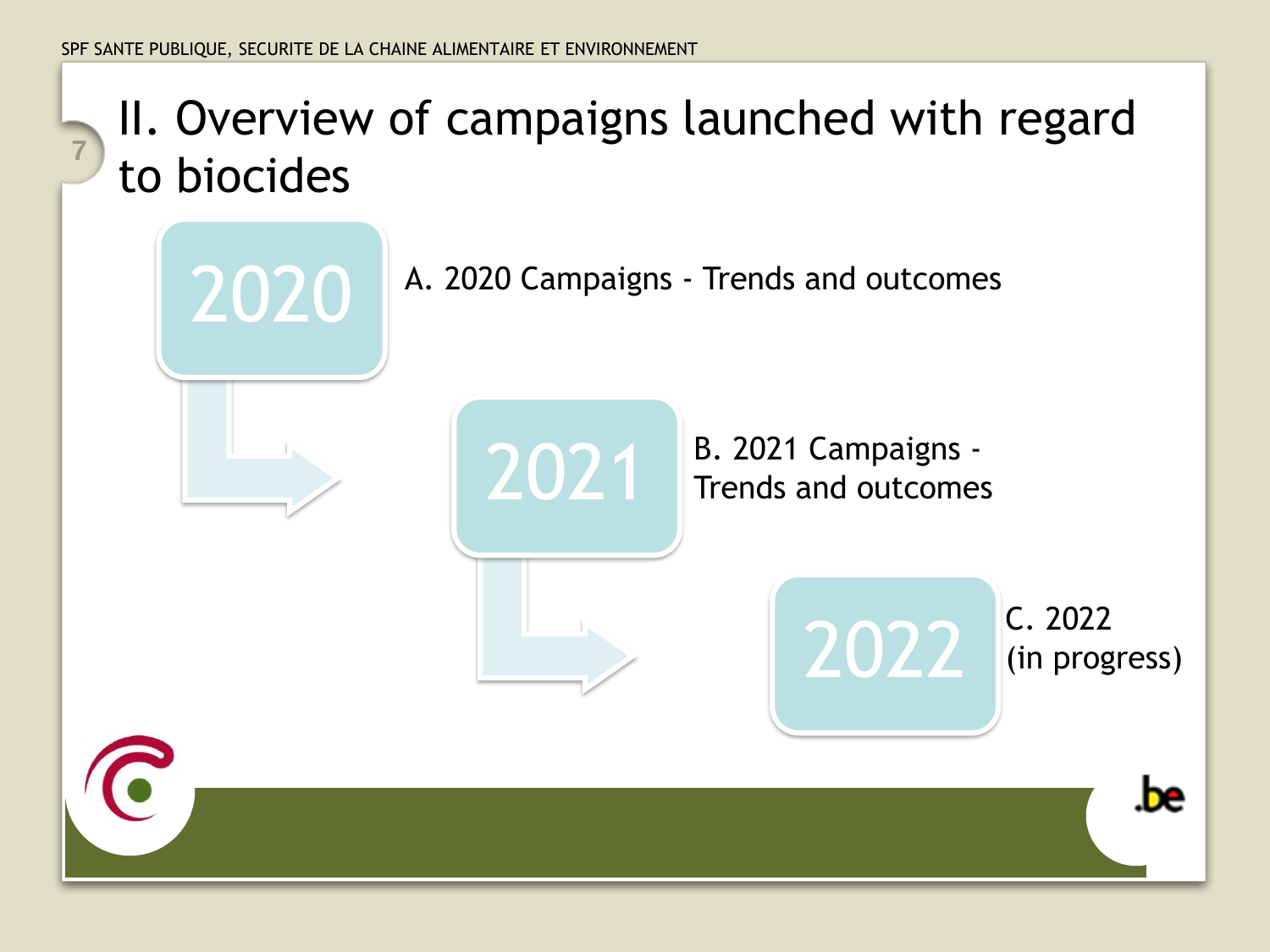#### A. 2020 campaigns **8**

### **Routine inspections**

- $\checkmark$  Biocides + closed circuit biocides
- $\checkmark$  Plant protection products + NAPAN + phytolicence
- $\checkmark$  Reinspections
- $\checkmark$  E-commerce
- $\checkmark$  Fumigations
- $\checkmark$  FASFC notifications
- $\checkmark$  Handling EU and Belgian complaints
- $\checkmark$  Requests from customs

### **Specific 2020 campaigns**

- $\checkmark$  Campaign anti-algae and anti-green deposits on roofs
- $\checkmark$  Essential oils
- $\checkmark$  Ref-8 Reach Enforcement 8: Online inspection on biocides + report to the European Commission



**Inspections on hydroalcoholic gels... Online inspections, complaints and alerts (FPS, customs, rapex)**

he.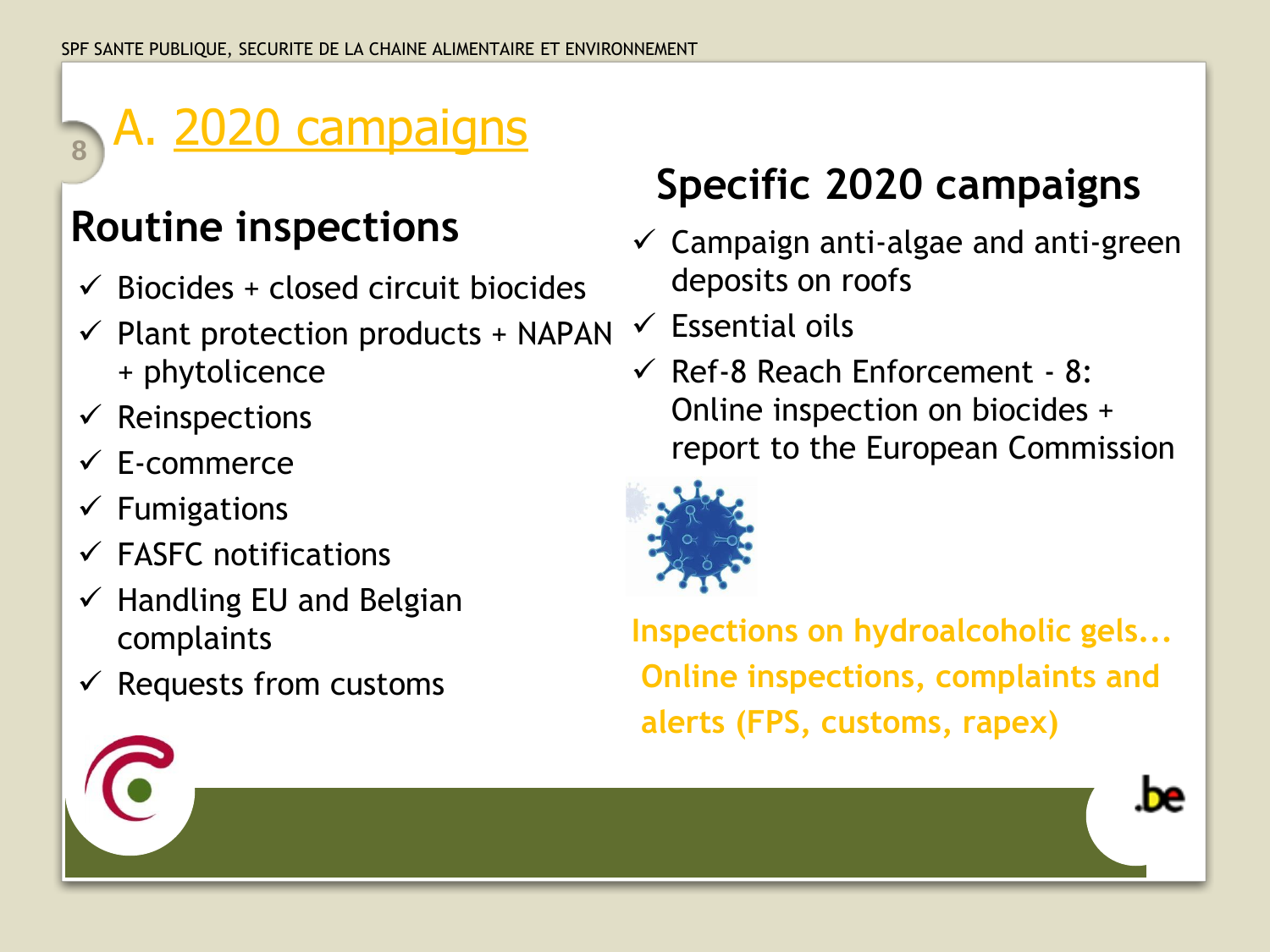## In 2020, 689 inspections specific to crisis

management

**9**

 $\mathbf C$ 



| Inspection sites                                                                                                       | <b>Total</b> |     | Compliant   Infringements | Percentage of<br>infringements |
|------------------------------------------------------------------------------------------------------------------------|--------------|-----|---------------------------|--------------------------------|
| Manufacturers,<br>distributors/wholesalers,<br>vendors (supermarkets,<br>stores and pharmacies), E-<br><b>commerce</b> | 659          | 323 | 336                       | 51%                            |
| <b>Schools</b>                                                                                                         | 30           | 22  | 8                         | 27%                            |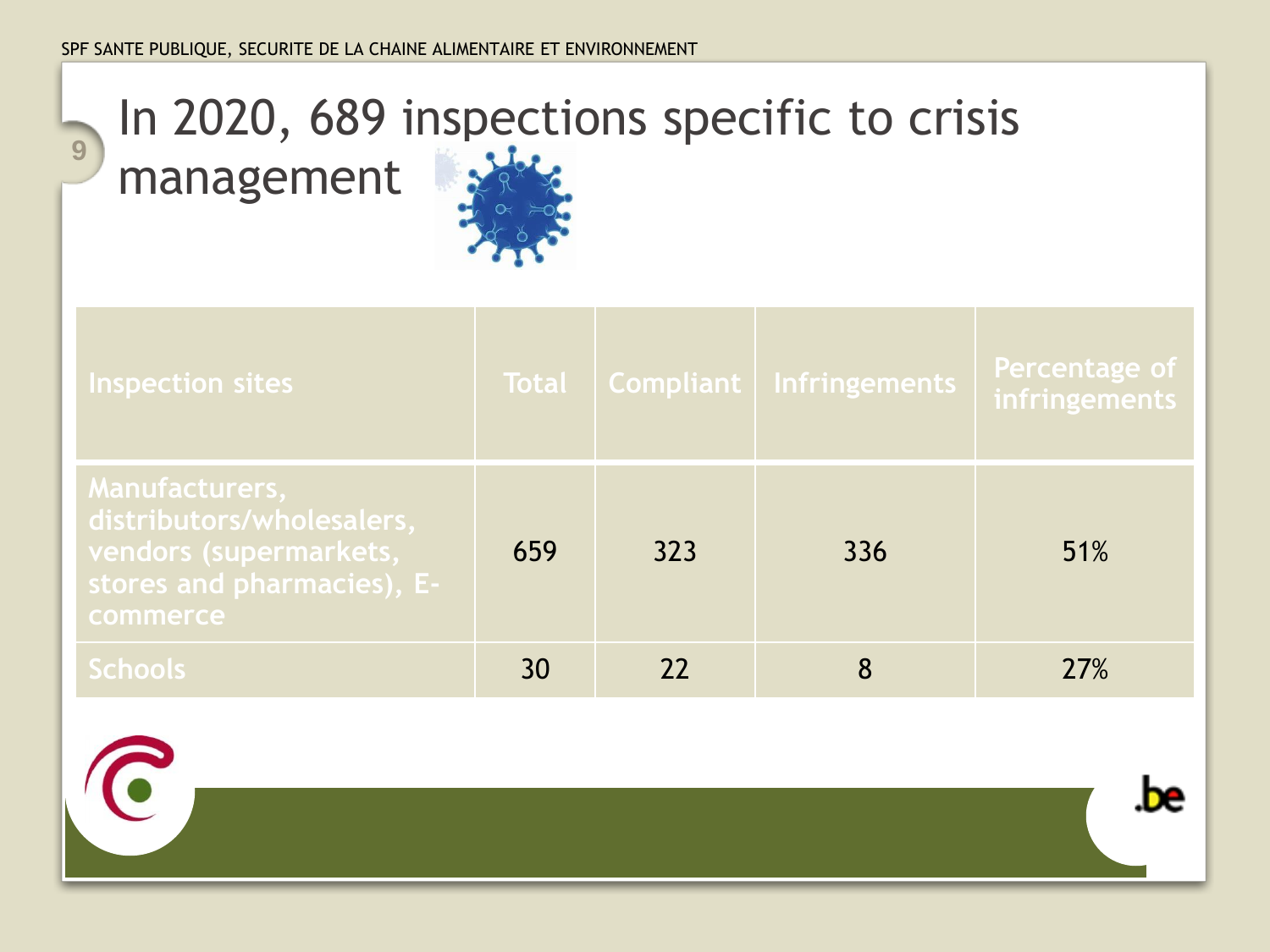### **<sup>10</sup>** 2020 inspections on "biocides"

**Number of visits "biocides" 614 Number of inspections revealing Infringements 110 77**

- **Number of warnings**
- **Number of reports**

**That means 18% of the cases inspected revealed infringements** 





**33**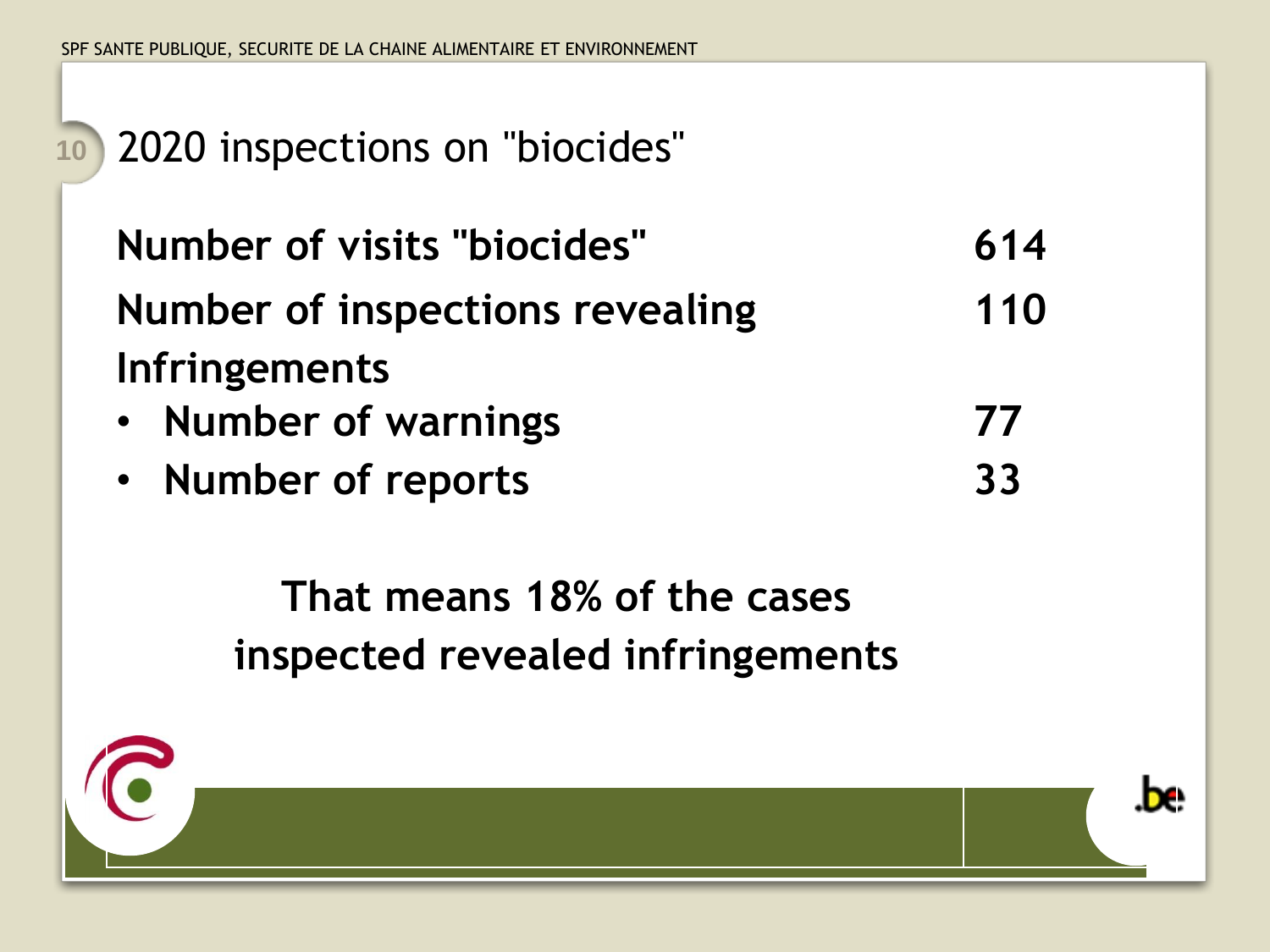# B. 2021 campaigns

### **Routine inspections**

- $\checkmark$  Biocides + closed circuit biocides
- $\checkmark$  Plant protection products + NAPAN + phytolicence
- $\checkmark$  Reinspections

**11**

- ✓ E-commerce
- $\checkmark$  Fumigations
- $\checkmark$  FASFC notifications
- $\checkmark$  Handling EU and Belgian complaints
- $\checkmark$  Requests from customs, the cabinet,...

## **Specific 2021 campaigns**

- $\checkmark$  CO<sub>2</sub> cars
- $\checkmark$  Bulk chemicals



Inspections on hydroalcoholic gels, surface disinfectants and masks Online inspections

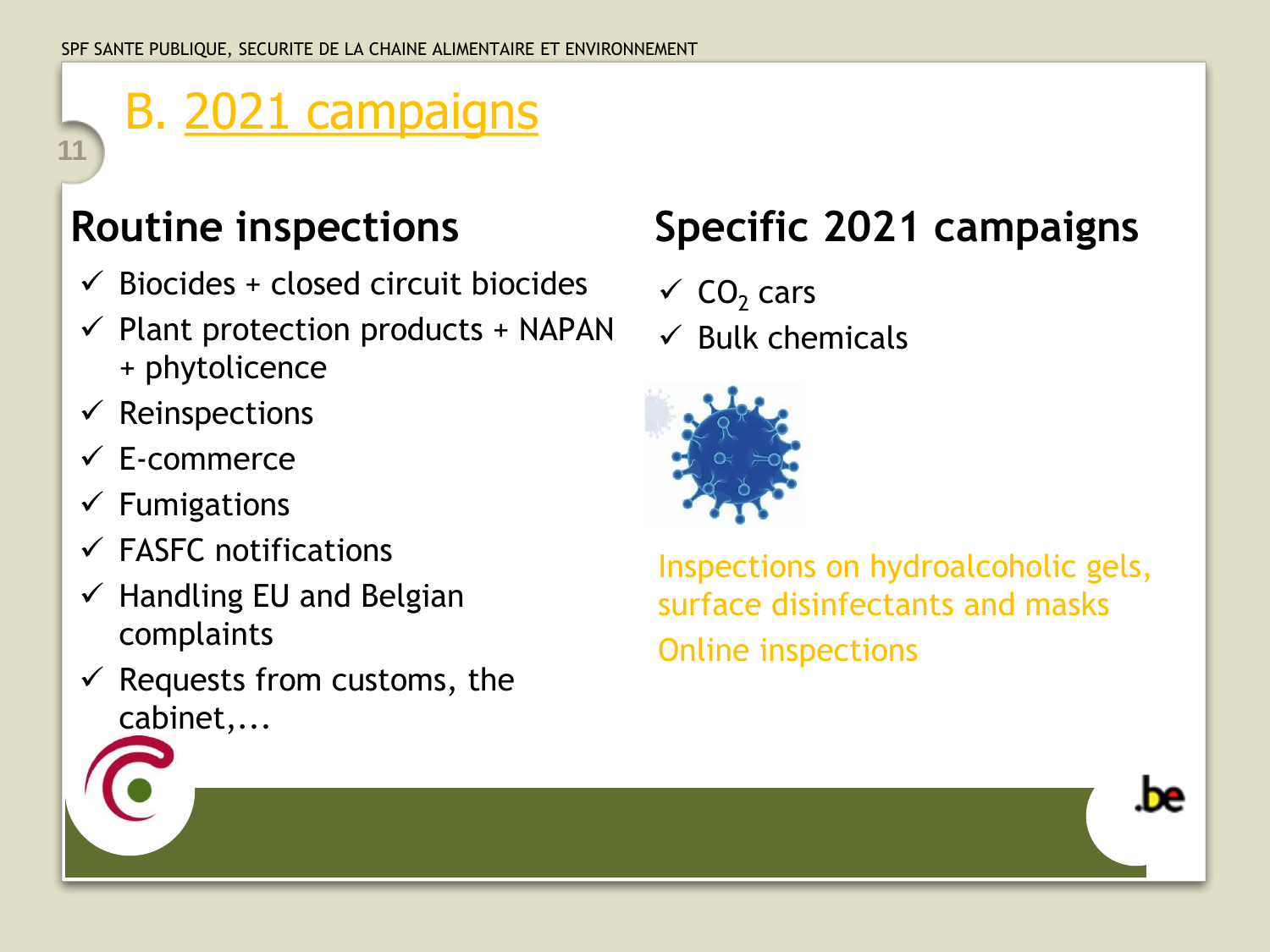$\bullet$ 

# In 2021, 440 specific inspections related to the 12<sup>12</sup> pandemic



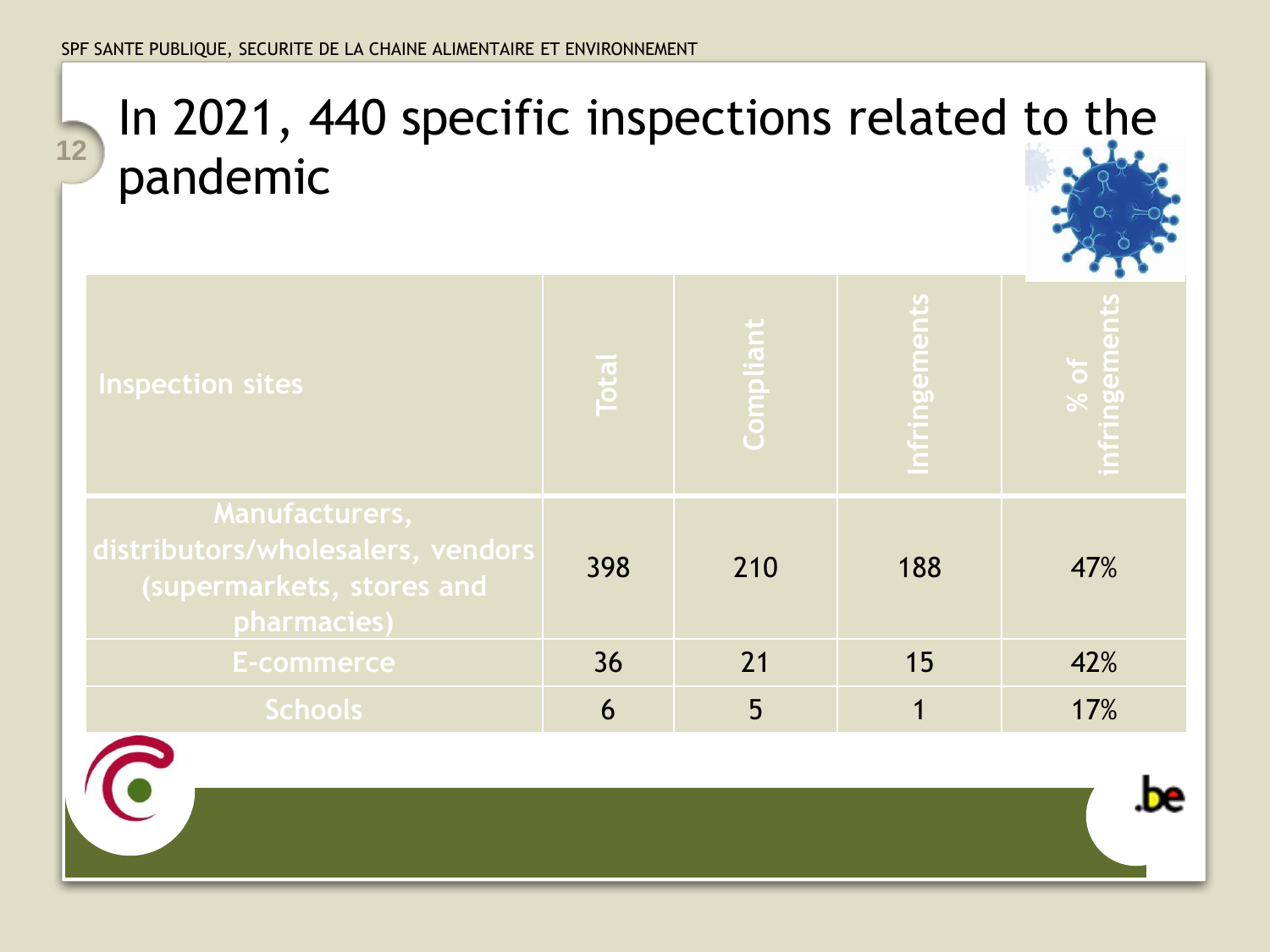# "Mask" campaign



be

- I. Sampling from March to April 2021
	- -> 71 of which 16 E-commerces
- II. Verification of mask labeling compliance

-> 3 warnings and 12 reports: 2 reports (Art. 3 of RD on Biocides: Making biocidal products available on the market) and 10 reports (Art. 58 of BPR: Treated articles)

### III. Analysis phase

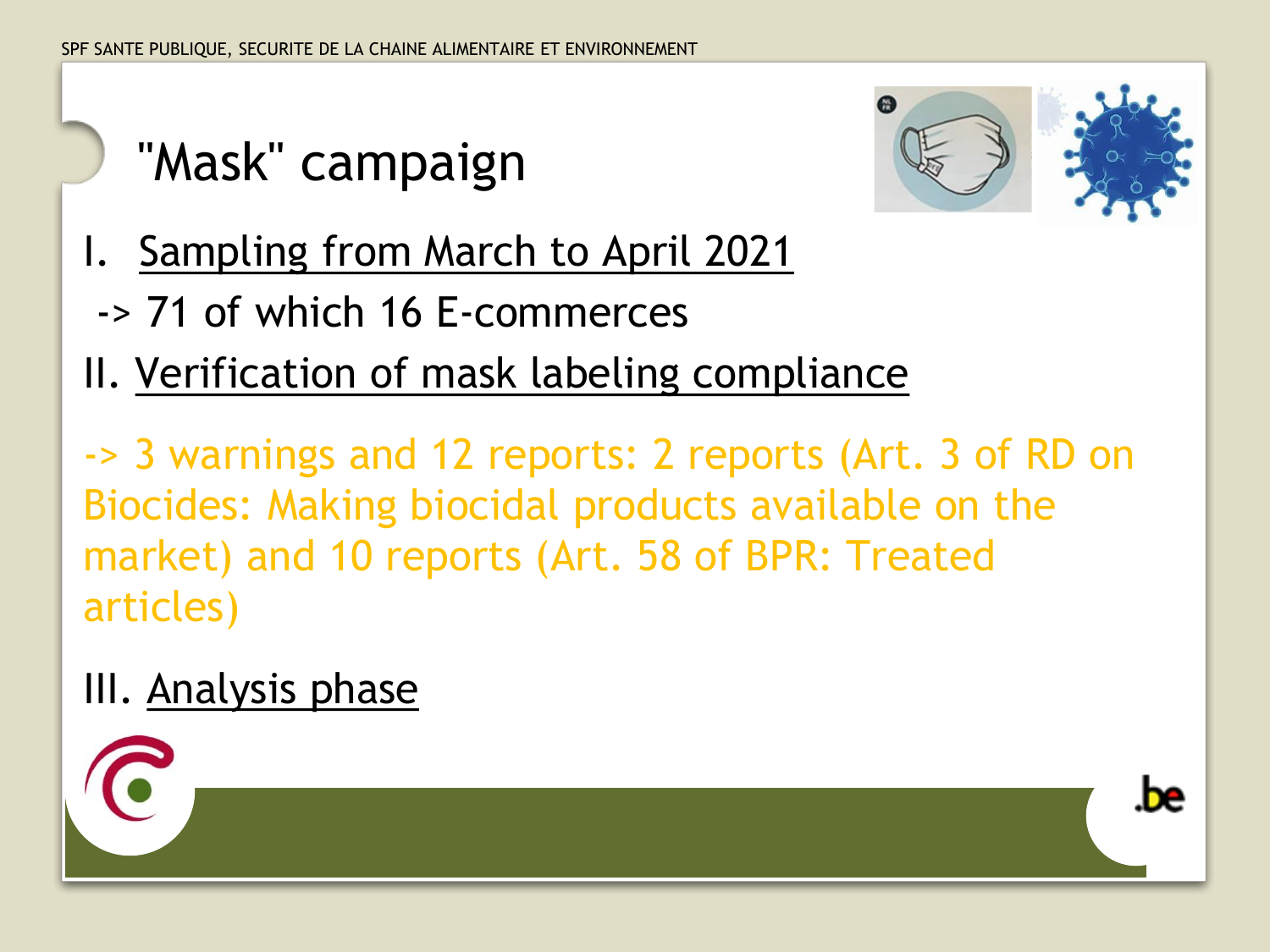## 2021 inspections:

**14**

- ➢ 675 on-site inspections of which 455 were related to at least one "routine biocide"
- $\geq$  92 administrative inspections
- ➢ 58 E-commerce inspections

→ 167 warnings, 69 reports sent to Public Prosecutor (PP); 11 **administrative reports, 49 other documents (mail)**

- $\geq$  29 reinspections  $\rightarrow$  9 infringements
- $\geq$  52 inspections only related to closed circuit  $\rightarrow$  8 reports sent to PP and 18 warnings

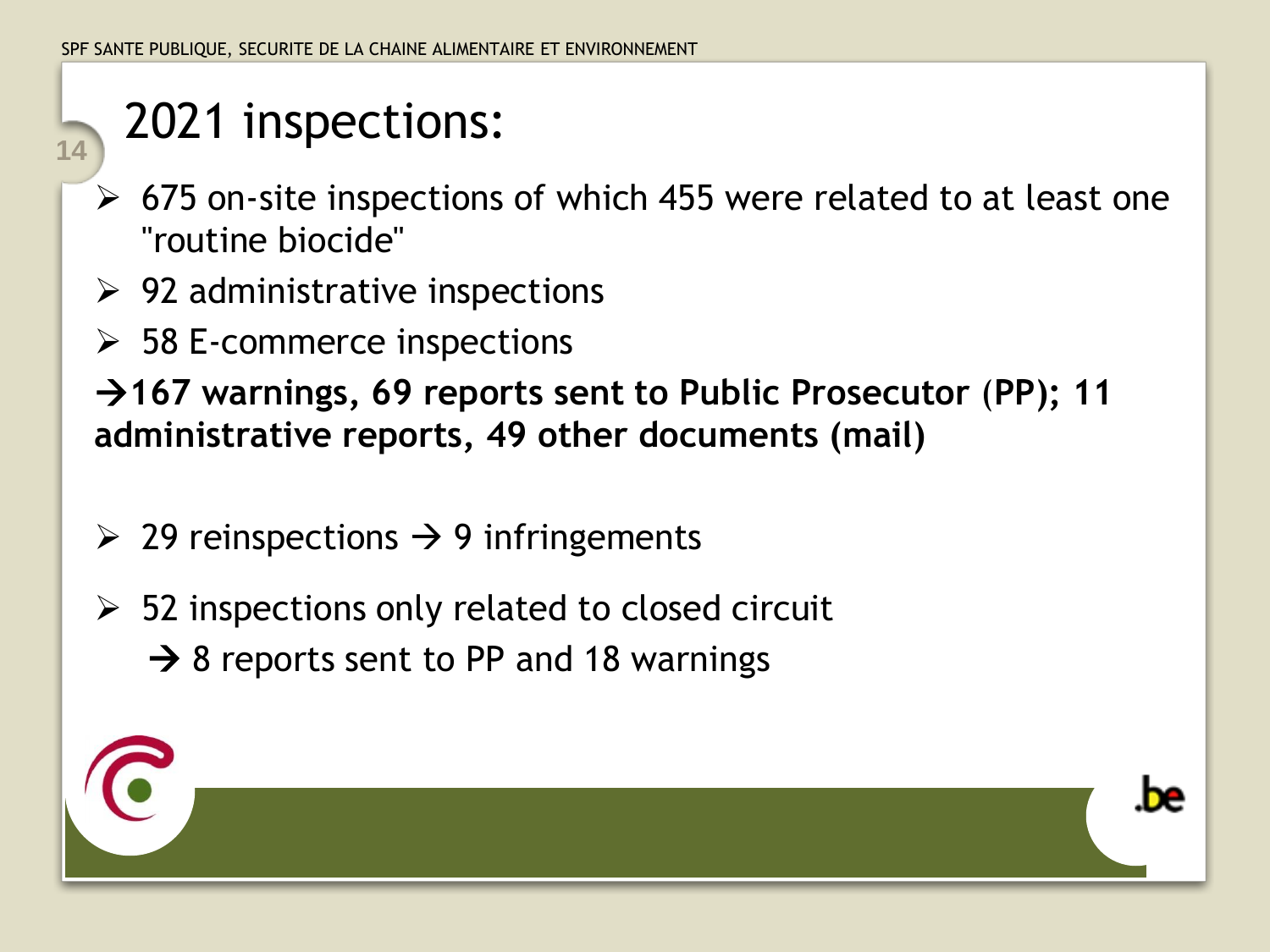# 15</sub> 2021 inspections:

#### →167 warnings, 69 reports sent to PP, 11 administrative reports

| RD on biocides                           | <b>Reports sent to</b><br><b>Public Prosecutor</b> | <b>Reports</b><br><b>Administrative fines</b> | <b>Warning</b> |
|------------------------------------------|----------------------------------------------------|-----------------------------------------------|----------------|
| <b>Art. 3</b>                            | 64                                                 | 10                                            | 122            |
| <b>Availability on the</b><br>market     |                                                    |                                               |                |
| <b>Art. 28</b>                           | 16                                                 | 5                                             | 48             |
| Classification,                          |                                                    |                                               |                |
| packaging and                            |                                                    |                                               |                |
| labelling<br><b>Art. 30</b>              | 3                                                  |                                               | 8              |
| <b>Traceability</b>                      |                                                    |                                               |                |
| <b>Art. 36</b>                           |                                                    |                                               | 13             |
| Closed circuit<br><b>Art. 40</b>         | $\overline{2}$                                     |                                               | 9              |
| <b>Registered seller</b>                 |                                                    |                                               |                |
| <b>Art. 41</b><br><b>Registered user</b> |                                                    |                                               | 25             |

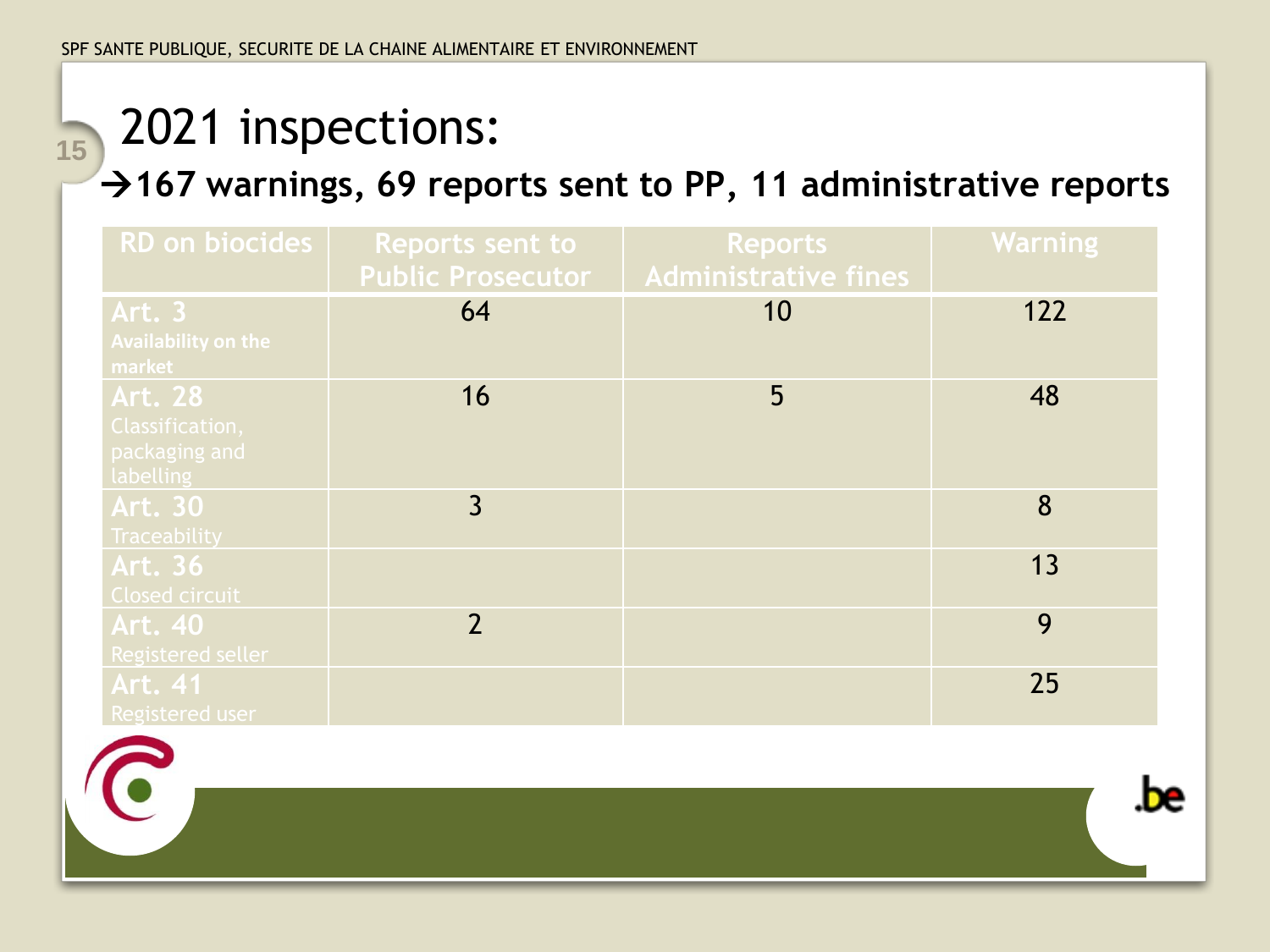# C. 2022 campaigns

### **Routine inspections**

- $\checkmark$  Biocides + closed circuit biocides
- $\checkmark$  Plant protection products + NAPAN + phytolicence
- $\checkmark$  Reinspections

**16**

- ✓ E-commerce
- $\checkmark$  Fumigations
- $\checkmark$  FASFC notifications
- $\checkmark$  Handling EU and Belgian complaints
- $\checkmark$  Requests from customs, the cabinet,...

### **Specific 2022 campaigns**

he.

- $\checkmark$  Bulk chemicals
- $\checkmark$  Treated seeds
- $\checkmark$  BEF-2
- $\checkmark$  Air purifiers
- ✓ Morgues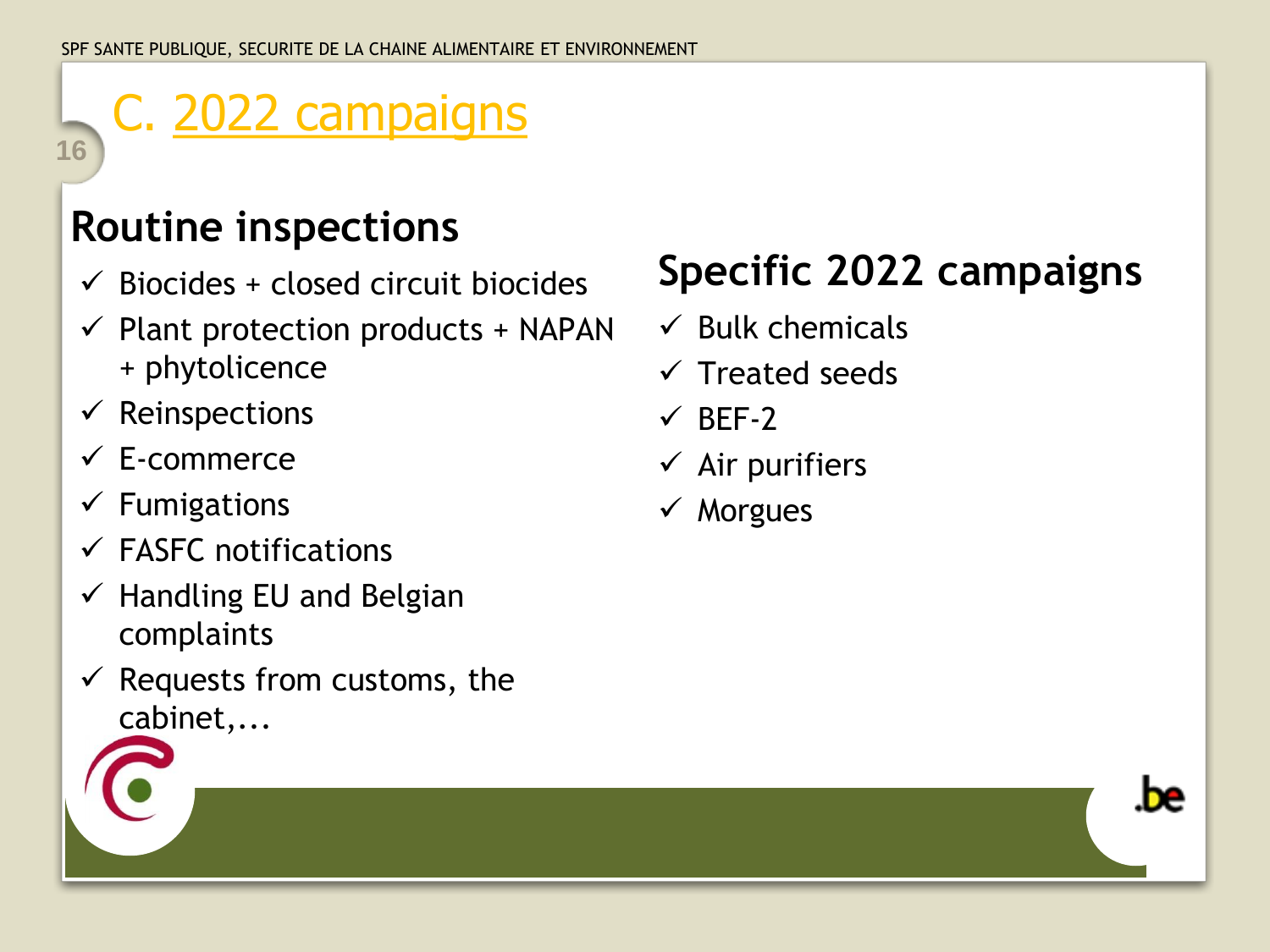#### BEF-2: Biocidal Enforcement **17**

- $\checkmark$  Second harmonized enforcement project on biocidal products containing approved/non approved active substances
- $\checkmark$  The ultimate goal of BEF-2 is to achieve a safer market for biocidal products and fair competition conditions for EU companies.
- $\checkmark$  The purpose of the project is to verify compliance with the obligations arising from the *Biocidal Products Regulation* (BPR) and the national legislation on the placing and making available on the EU market of biocidal products.
- $\checkmark$  Biocides groups 1 and 3
- $\checkmark$  Reporting and questionnaires



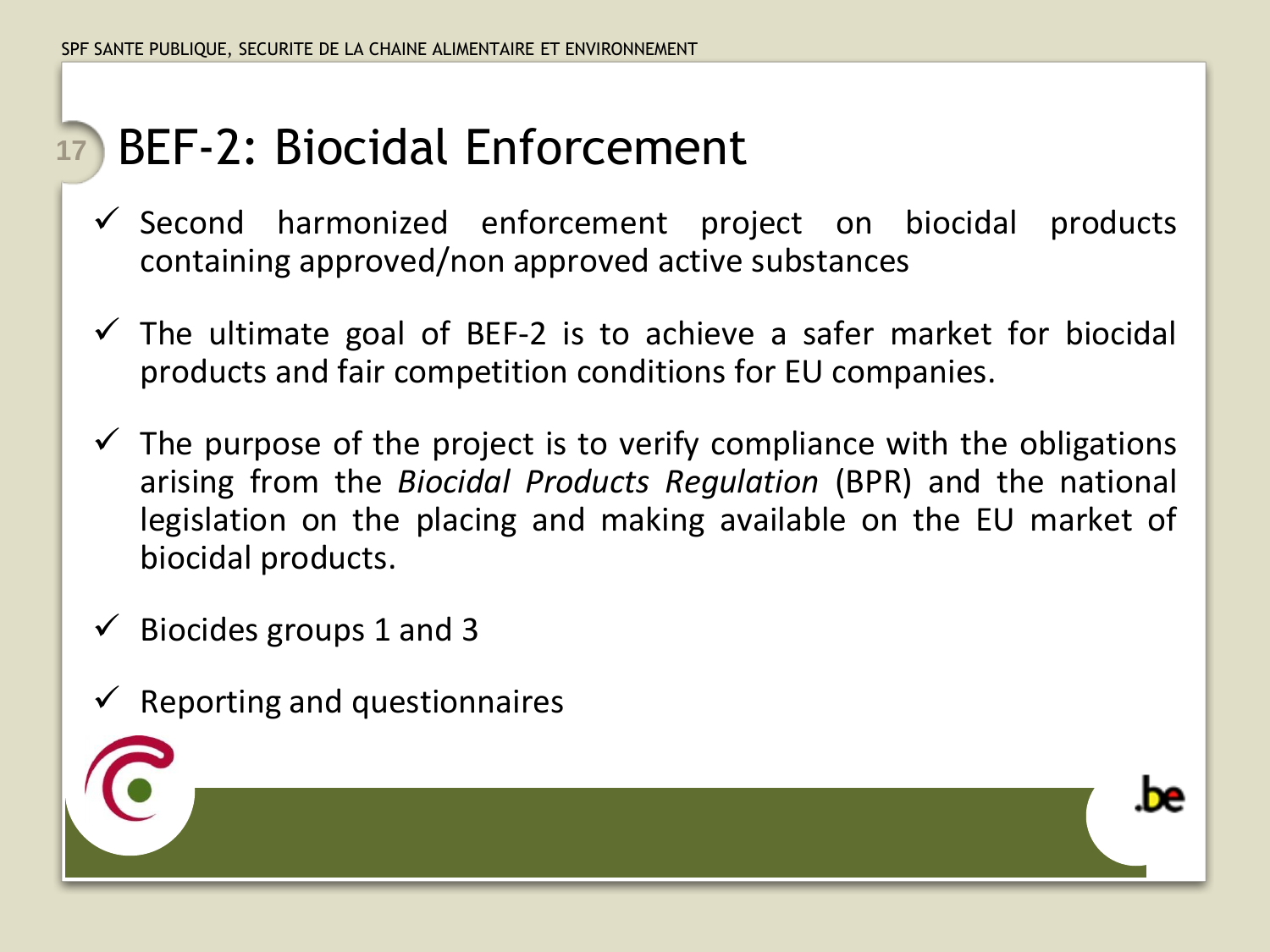# 18 III. Conclusion

- $\triangleright$  Inspections have been maintained despite the health crisis.
- ➢ Inspections have been impacted by COVID-19: numerous inspections on hand (pt1) and surface (pt2) disinfectants were carried out.
- $\triangleright$  The Biocides Unit has shown resilience in the face of the health crisis.
- $\triangleright$  The inspectors have shown great flexibility.
- ➢ *E-commerce* inspections are being implemented and become more frequent.